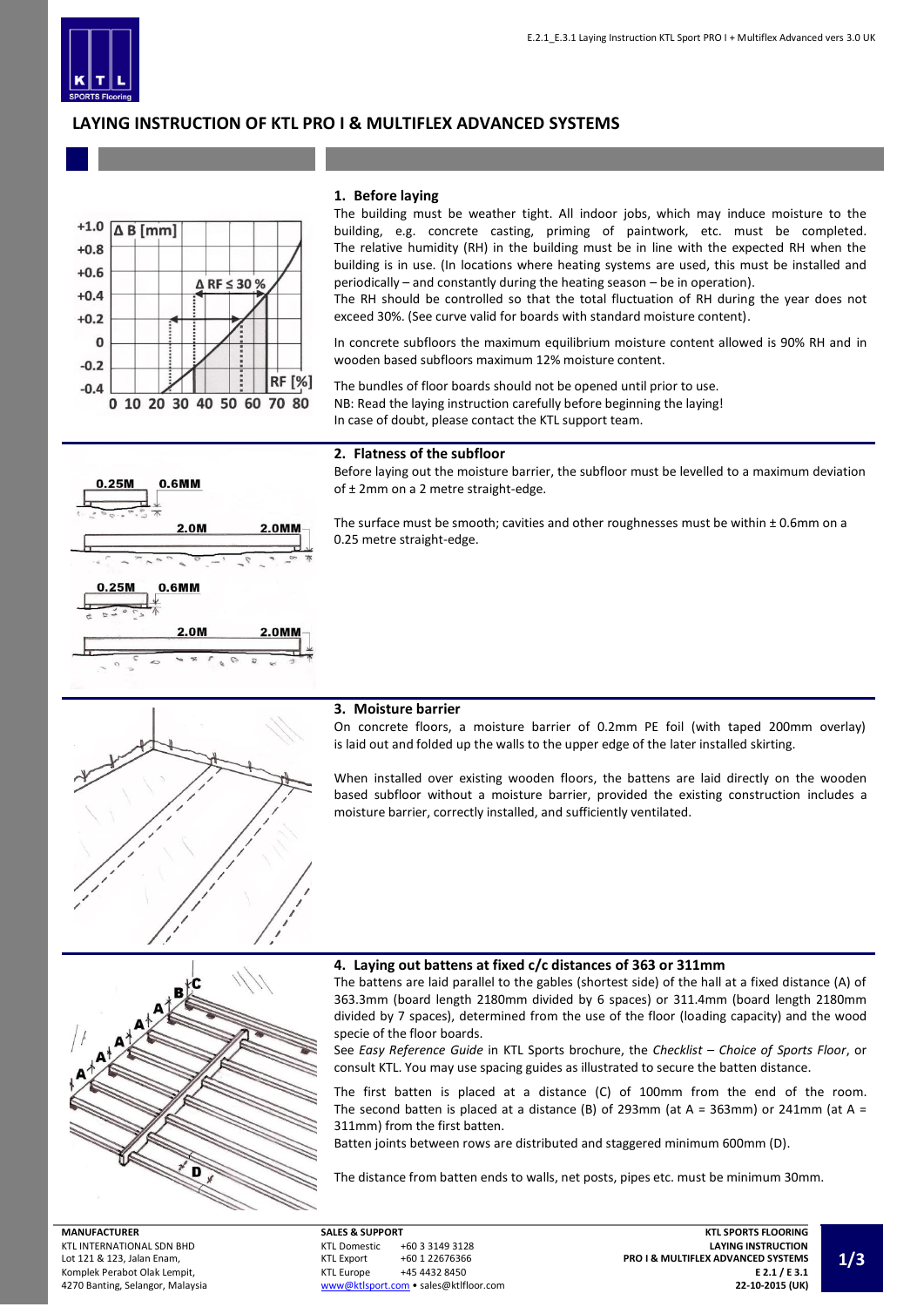



c.

### **5. Reinforcements**

Extra battens are placed as reinforcement at net posts, pipes etc. (A), and must be made elastic in the playing area of the floor.

In doorways and along the walls the battens are made un-elastic, by replacing elastic rubber strips with solid packing materials. (B)

Where the floor is laid un-sectioned through doorways, the battens must be installed continuously. (C)

#### **6. Laying of floorboards**

In floors wider than 12m, the installation of the floor boards must begin from the centre of the floor, going towards the walls. (See A). The two rows of boards are jointed groove against groove in the centre line by means of a loose tongue, which is glued to both rows of boards in the full length of the floor, secretly nailed as illustrated.

In floors no wider than 12m, the installation of the floor boards can start from the side wall.

For distances to wall etc, see figure 11.



#### **7. Board pattern at batten distance 363mm**

Boards are laid in a pattern where board ends in sections of 3 rows of boards are staggered 2 x 363.3 = 726.6mm. Between each section, the board ends are staggered 3 x 363.3 = 1090mm.

Secure that board ends are supported by battens.

For batten distance of 311mm – see figure 8.



# **8. Board pattern at batten distance 311mm**

Boards are laid in a pattern where board ends are staggered 2 x 311.4 = 622.8mm.

Secure that board ends are supported by battens.